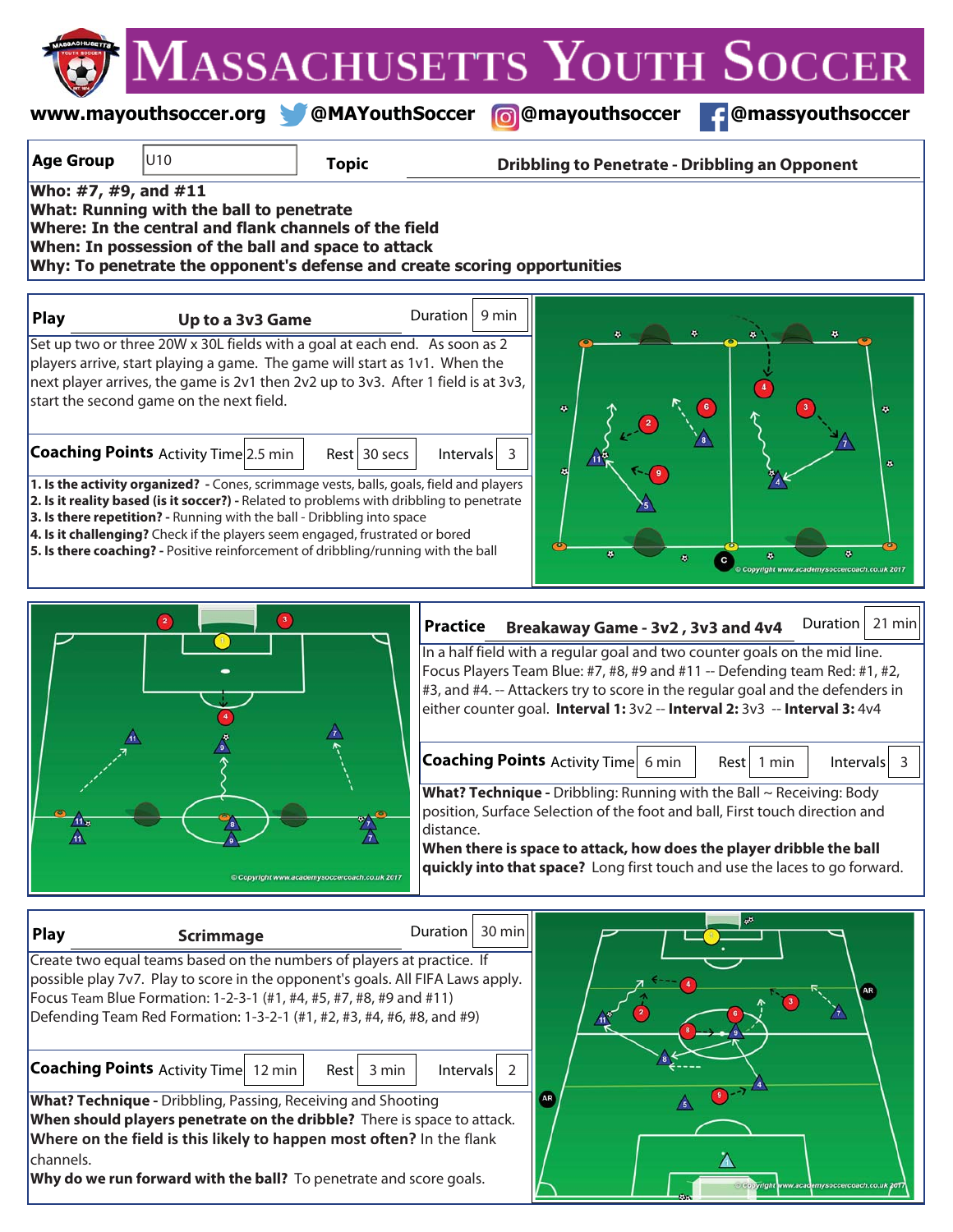**www.mayouthsoccer.org @MAYouthSoccer @mayouthsoccer @massyouthsoccer**

| <b>Age Group</b>                                                  | U10                                                                                                                                                                                                                                                                                                                                                                                                                                              | <b>Topic</b>                                |                                   | <b>Dribbling to Penetrate - Dribbling an Opponent</b>                                                                                                                                                                                                                                     |                                       |                                                      |
|-------------------------------------------------------------------|--------------------------------------------------------------------------------------------------------------------------------------------------------------------------------------------------------------------------------------------------------------------------------------------------------------------------------------------------------------------------------------------------------------------------------------------------|---------------------------------------------|-----------------------------------|-------------------------------------------------------------------------------------------------------------------------------------------------------------------------------------------------------------------------------------------------------------------------------------------|---------------------------------------|------------------------------------------------------|
|                                                                   | Who: #8 and #9<br>What: Dribbling, Receiving, Penetration and Improvisation<br>Where: In the attacking half<br>When: Confronted by one defender in the midfield or near the goal<br>Why: To penetrate the opponents defense and create goal scoring opportunities                                                                                                                                                                                |                                             |                                   |                                                                                                                                                                                                                                                                                           |                                       |                                                      |
| <b>Play</b>                                                       | Up to a 3v3 Game                                                                                                                                                                                                                                                                                                                                                                                                                                 |                                             | Duration<br>9 min                 |                                                                                                                                                                                                                                                                                           |                                       |                                                      |
|                                                                   | Set up two or three 20W x 30L fields with a goal at each end. As soon as 2<br>players arrive, start playing a game. The game will start as 1v1. When the<br>next player arrives, the game is 2v1 then 2v2 up to 3v3. After 1 field is at 3v3,<br>start the second game on the next field.                                                                                                                                                        |                                             |                                   | ۰                                                                                                                                                                                                                                                                                         |                                       | ø.                                                   |
|                                                                   | <b>Coaching Points Activity Time 2.5 min</b><br>1. Is the activity organized? - Cones, scrimmage vests, balls, goals, field and players<br>2. Is it reality based (is it soccer?) - Related to dribbling to beat an opponent<br>3. Is there repetition? - Dribbling past opponents<br>4. Is it challenging? Check if the players seem engaged, frustrated or bored<br>5. Is there coaching? - Positive reinforcement of dribbling past opponents | $Rest$ 30 secs                              | Intervals<br>3                    |                                                                                                                                                                                                                                                                                           | $\bullet$<br>$\bullet$<br>$\mathbf c$ | ۰<br>۰<br>Copyright www.academysoccercoach.co.uk 201 |
|                                                                   |                                                                                                                                                                                                                                                                                                                                                                                                                                                  |                                             | <b>Practice</b>                   | 3v3                                                                                                                                                                                                                                                                                       |                                       | $21$ min<br>Duration                                 |
|                                                                   |                                                                                                                                                                                                                                                                                                                                                                                                                                                  | $\left(11\right)$                           | Passing through the goal 1 point. | Make two grids 20Wx30L with two cone goals on one end and one cone<br>goal on the opposite end. Focus Team (Blue): #'s 3, 8, 9 and Defending Team<br>(Red): #'s 4, 9, 7 and 5, 10, 11. Scoring: Dribbling through the goals 10 points.                                                    |                                       |                                                      |
|                                                                   |                                                                                                                                                                                                                                                                                                                                                                                                                                                  |                                             |                                   | <b>Coaching Points Activity Time</b> 6 min<br>What? Technique - Head Up and Eyes on the ball, Surface of the Foot to use,                                                                                                                                                                 | Rest   1 min                          | $\overline{3}$<br>Intervals                          |
|                                                                   |                                                                                                                                                                                                                                                                                                                                                                                                                                                  | Copyright www.academysoccercoach.co.uk 2017 |                                   | Surface of the ball to strike, Distance of Touch, Change of Direction, Balance and<br>Acceleration (Change of Pace) after the defender is beaten.<br>When do we take a defender on? We are confronted by a defender with space<br>behind him or when we are near or inside the goal area. |                                       |                                                      |
| <b>Play</b>                                                       | <b>Scrimmage</b>                                                                                                                                                                                                                                                                                                                                                                                                                                 |                                             | 30 min<br>Duration                |                                                                                                                                                                                                                                                                                           |                                       |                                                      |
|                                                                   | Create two equal teams based on the numbers of players at practice. If<br>possible play 7v7. Play to score in the opponent's goals. All FIFA Laws apply.<br>Focus Team Blue Formation: 1-3-2-1 (#1, #2, #3, #4, #6, #8 and #9)<br>Defending team Red Formation: 1-2-3-1 (#1, #4, #5, #7, #9, #10, and #11)<br><b>Coaching Points Activity Time</b> 12 min                                                                                        | 3 min<br>Rest                               | Intervals<br>$\overline{2}$       | $\left( \mathbf{v}\right)$                                                                                                                                                                                                                                                                | $\leq$ <sub>8</sub> $\leq$            | AR <sub>.</sub><br>$\mathbf{H}$<br>$\sqrt{2}$        |
| and near the goal area.                                           | What? Technique - Dribbling, Receiving, and Shooting<br>Where on the field is this likely to happen most often? In the midfield                                                                                                                                                                                                                                                                                                                  |                                             |                                   | AR                                                                                                                                                                                                                                                                                        |                                       |                                                      |
| Why do we dribble in the goal area? To penetrate and score goals. |                                                                                                                                                                                                                                                                                                                                                                                                                                                  |                                             |                                   |                                                                                                                                                                                                                                                                                           |                                       |                                                      |

 $\Delta$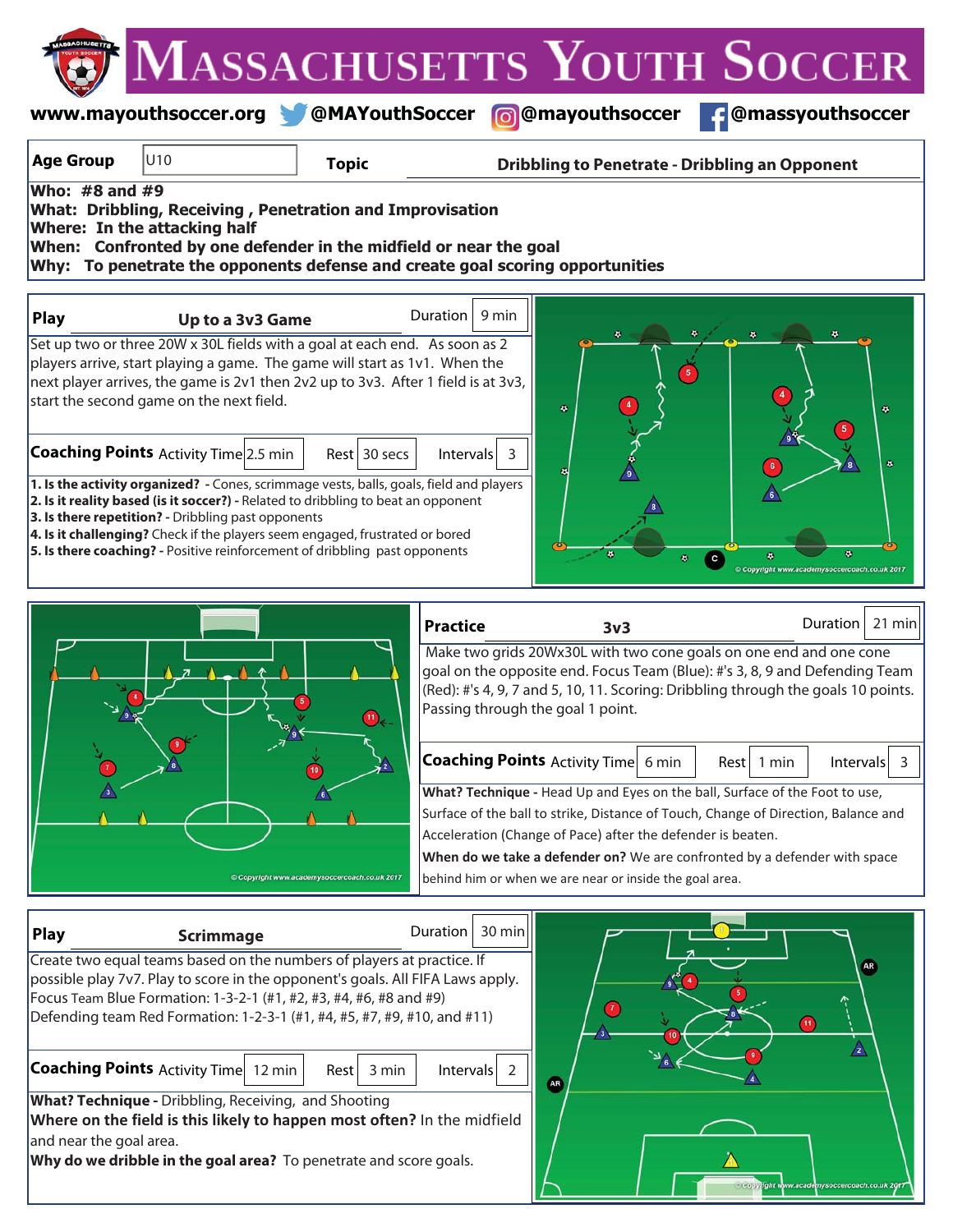|                                                                                                                                                                                                                                                                                                                                                                                                                                                                                                                                                                         |                                      |              |                   |                                   | MASSACHUSETTS YOUTH SOCCER                                                       |        |
|-------------------------------------------------------------------------------------------------------------------------------------------------------------------------------------------------------------------------------------------------------------------------------------------------------------------------------------------------------------------------------------------------------------------------------------------------------------------------------------------------------------------------------------------------------------------------|--------------------------------------|--------------|-------------------|-----------------------------------|----------------------------------------------------------------------------------|--------|
|                                                                                                                                                                                                                                                                                                                                                                                                                                                                                                                                                                         | www.mayouthsoccer.org @MAYouthSoccer |              | ெ                 | @mayouthsoccer                    | @massyouthsoccer                                                                 |        |
| <b>Age Group</b>                                                                                                                                                                                                                                                                                                                                                                                                                                                                                                                                                        | U10                                  | <b>Topic</b> |                   | <b>Dribbling to Set up a Pass</b> |                                                                                  |        |
| <b>Who:</b><br>#7, #8, #9, and #11<br>What: Dribbling, Passing and Receiving, Penetration, Support, Mobility and Improvisation<br>Where: In the central and flank channels of the attacking half<br>When: Dribbling at defenders near the opponent's box<br>Why: To improve penetration and create goal scoring opportunities                                                                                                                                                                                                                                           |                                      |              |                   |                                   |                                                                                  |        |
| Play                                                                                                                                                                                                                                                                                                                                                                                                                                                                                                                                                                    | Up to a 3v3 Game                     |              | 9 min<br>Duration |                                   |                                                                                  |        |
| $\bullet\bullet$<br>44<br>Set up two or three 20W x 30L fields with a goal at each end. As soon as 2<br>players arrive, start playing a game. The game will start as 1v1. When the<br>next player arrives, the game is 2v1 then 2v2 up to 3v3. After 1 field is at 3v3,<br>start the second game on the next field.<br>3 <sup>7</sup><br>3<br>$\overline{\mathbf{2}}$                                                                                                                                                                                                   |                                      |              |                   |                                   |                                                                                  |        |
| $\frac{a}{a}$<br><b>Coaching Points</b> Activity Time 2.5 min<br>$Rest$ 30 secs<br><b>Intervals</b><br>$\overline{3}$<br>1. Is the activity organized? - Cones, scrimmage vests, balls, goals, field and players<br>2. Is it reality based (is it soccer?) - Related to dribbling to set a pass<br>3. Is there repetition? - Passing off the dribble<br>4. Is it challenging? Check if the players seem engaged, frustrated or bored<br>55<br>5. Is there coaching? - Positive reinforcement for passing off the dribble<br>c<br>© Copyright www.academysoccercoach.co. |                                      |              |                   |                                   |                                                                                  |        |
|                                                                                                                                                                                                                                                                                                                                                                                                                                                                                                                                                                         |                                      |              | <b>Practice</b>   | 3v3                               | Duration<br>Make two grids 20Wx30L with small goals on each end line. Focus Team | 21 min |

 Make two grids 20Wx30L with small goals on each end line. Focus Team (Blue): #'s 5, 9, 11 and 4, 7, 8 - Defending Team (Red): #'s 2, 6, 9 and 3, 4, 8. Scoring: Any goal from a pass off the dribble is 10 points. Any other goal is 1 point.

**Coaching Points** Activity Time  $\left| 6 \text{ min} \right|$  Rest  $\left| 1 \text{ min} \right|$  Intervals 3 Rest 1 min

**What? Technique of Dribbling to Set up a Pass:** Keep the ball close, use the laces to go forward, Inside/Outside/ sole to change direction. Commit the opponent prior to making the pass, execute the pass with either the inside or the outside of the foot. **When do we pass off the dribble?** When we commit the defenders and have space in between to strike a pass.

| <b>Play</b><br><b>Scrimmage</b>                                                                                                                          | 30 minl<br>Duration $\vert$ |                                             |
|----------------------------------------------------------------------------------------------------------------------------------------------------------|-----------------------------|---------------------------------------------|
| Create two equal teams based on the numbers of players at practice. If<br>possible play 7v7. Play to score in the opponent's goals. All FIFA Laws apply. |                             | AR                                          |
| Focus Team Blue Formation: 1-2-3-1 (#1, #4, #5, #7, #9, #10, and #11)                                                                                    |                             |                                             |
| Defending Team Red Formation: 1-3-2-1 (#1, #2, #3, #4, #6, #8 and #9)                                                                                    |                             |                                             |
| <b>Coaching Points Activity Time</b><br>12 min                                                                                                           | 3 min<br>Intervals<br>Rest  | <b>AR</b>                                   |
| <b>What? Technique -</b> Dribbling, Receiving, and Shooting                                                                                              |                             |                                             |
| Where on the field is this likely to happen most often? In the attacking                                                                                 |                             |                                             |
| half near the goal area.                                                                                                                                 |                             |                                             |
| Why do we dribble to set up a pass? To penetrate and score goals.                                                                                        |                             | Copyright www.academysoccercoach.co.uk 2017 |

Copyright www.academysoccercoach.co.uk 2017

 $\overline{\mathbf{2}}$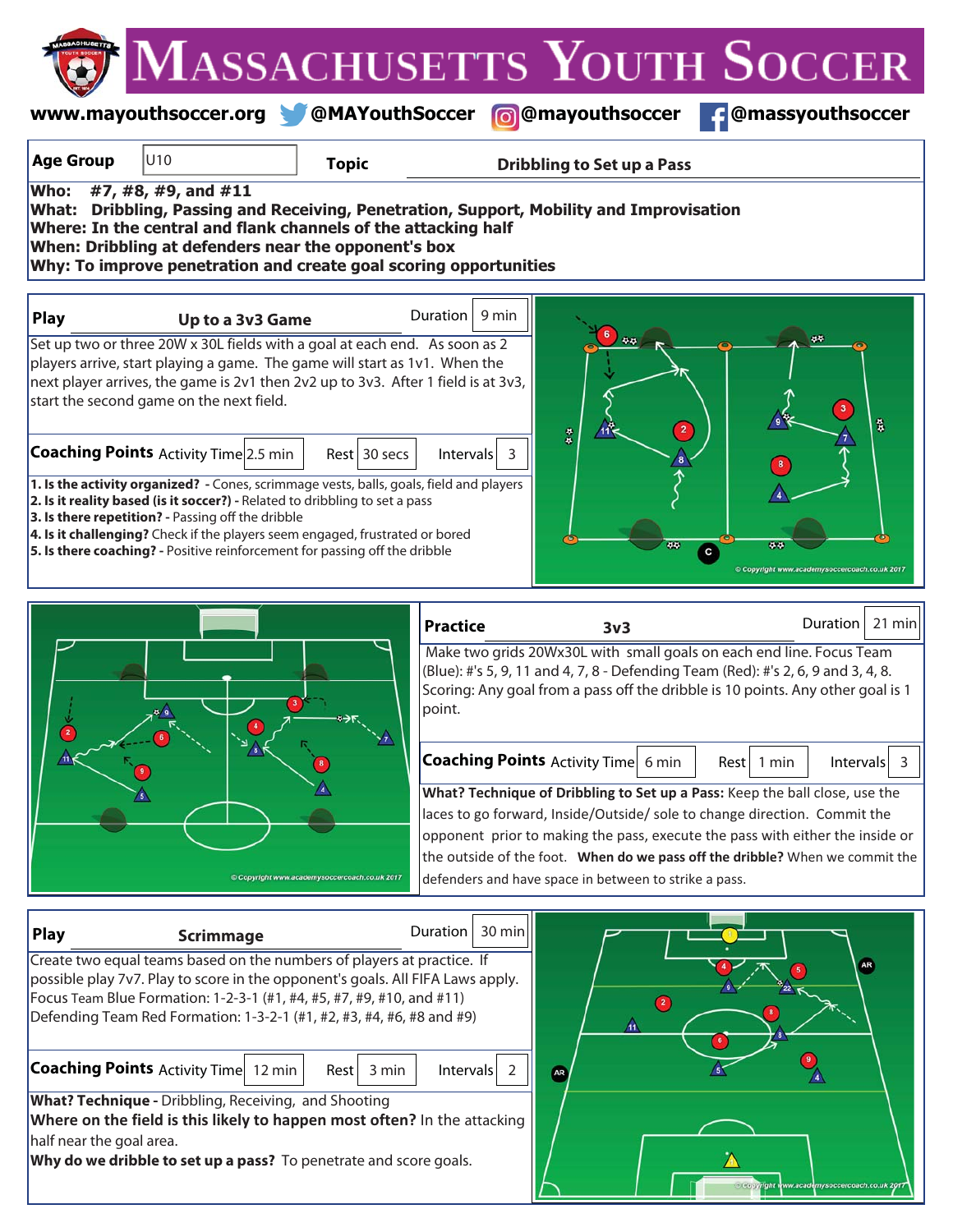|                                                                                                                                                                                                                                                                                                                                                                                                                                                                              |                                                                                                                                                                                                                                                                                                                                                                                                                                                                                                                                                                                                                                                                                                                                                                                 |              |                                                                                                                                                                                                |                                            | <b>ASSACHUSETTS YOUTH SOCCER</b>                                                                                                                          |
|------------------------------------------------------------------------------------------------------------------------------------------------------------------------------------------------------------------------------------------------------------------------------------------------------------------------------------------------------------------------------------------------------------------------------------------------------------------------------|---------------------------------------------------------------------------------------------------------------------------------------------------------------------------------------------------------------------------------------------------------------------------------------------------------------------------------------------------------------------------------------------------------------------------------------------------------------------------------------------------------------------------------------------------------------------------------------------------------------------------------------------------------------------------------------------------------------------------------------------------------------------------------|--------------|------------------------------------------------------------------------------------------------------------------------------------------------------------------------------------------------|--------------------------------------------|-----------------------------------------------------------------------------------------------------------------------------------------------------------|
|                                                                                                                                                                                                                                                                                                                                                                                                                                                                              |                                                                                                                                                                                                                                                                                                                                                                                                                                                                                                                                                                                                                                                                                                                                                                                 |              | www.mayouthsoccer.org @MAYouthSoccer @@mayouthsoccer                                                                                                                                           |                                            | @massyouthsoccer                                                                                                                                          |
| <b>Age Group</b>                                                                                                                                                                                                                                                                                                                                                                                                                                                             | U10                                                                                                                                                                                                                                                                                                                                                                                                                                                                                                                                                                                                                                                                                                                                                                             | <b>Topic</b> |                                                                                                                                                                                                | <b>Passing and Receiving 2</b>             |                                                                                                                                                           |
| <b>Who:</b>                                                                                                                                                                                                                                                                                                                                                                                                                                                                  | #2, #3, #4, #6<br>Where: In the defending half of the field<br>When: In possession of the ball building up the attack                                                                                                                                                                                                                                                                                                                                                                                                                                                                                                                                                                                                                                                           |              | What: Receiving, Directional first touch, Dribbling, Passing, Mobility, Width, Support and Penetration<br>Why: To receive/redirect the ball forward to penetrate the opponent's defensive line |                                            |                                                                                                                                                           |
| <b>Play</b>                                                                                                                                                                                                                                                                                                                                                                                                                                                                  | Up to a 3v3 Game                                                                                                                                                                                                                                                                                                                                                                                                                                                                                                                                                                                                                                                                                                                                                                |              | Duration   $9$ min                                                                                                                                                                             |                                            |                                                                                                                                                           |
|                                                                                                                                                                                                                                                                                                                                                                                                                                                                              | Set up two or three 20W x 30L fields with a goal at each end. As soon as 2<br>players arrive, start playing a game. The game will start as 1v1. When the<br>next player arrives, the game is 2v1 then 2v2 up to 3v3. After 1 field is at 3v3,<br>start the second game on the next field.<br><b>Coaching Points</b> Activity Time 2.5 min<br>1. Is the activity organized? - Cones, scrimmage vests, balls, goals, field and players<br>2. Is it reality based (is it soccer?) - Related to receiving and redirecting the ball<br>3. Is there repetition? - Receiving and redirecting the ball forward<br>4. Is it challenging? Check if the players seem engaged, frustrated or bored<br>5. Is there coaching? - Positive reinforcement for receiving and redirecting the ball | Rest 30 secs | a a<br>$Intervals$ 3                                                                                                                                                                           | 44<br>øø                                   | 44<br>3<br>44<br>c                                                                                                                                        |
|                                                                                                                                                                                                                                                                                                                                                                                                                                                                              |                                                                                                                                                                                                                                                                                                                                                                                                                                                                                                                                                                                                                                                                                                                                                                                 |              | <b>Practice</b>                                                                                                                                                                                | <b>5v4 to Small Goals</b>                  | © Copyright www.academysoccercoach.co.uk 201<br>21 min<br>Duration                                                                                        |
| ۰                                                                                                                                                                                                                                                                                                                                                                                                                                                                            |                                                                                                                                                                                                                                                                                                                                                                                                                                                                                                                                                                                                                                                                                                                                                                                 |              | In a 30Wx25L field with a small goal at each end.                                                                                                                                              |                                            | Focus Team Blue: #2, #3, #4, #6 and #8 -- Defending Team Red: #7, #9, #10<br>and #11. Play to score in the opponent's goal. Play Using the build up line. |
| <b>Coaching Points Activity Time 6 min</b><br>$\Phi$<br>What? Technique - Receiving - Get in line with the flight of the ball, Eyes on<br>the Ball, Head Still, Surface selection of the body, Surface selection of the ball<br>to impact, Relax body on impact, first touch in the intended direction (forward<br>into space) and away from pressure. Look over the shoulder - Passing:<br>88<br>Surface, Accuracy and Pace.<br>Copyright www.academysoccercoach.co.uk 2017 |                                                                                                                                                                                                                                                                                                                                                                                                                                                                                                                                                                                                                                                                                                                                                                                 |              |                                                                                                                                                                                                | <b>Intervals</b><br>Rest l<br>1 min<br>- 3 |                                                                                                                                                           |
| Play                                                                                                                                                                                                                                                                                                                                                                                                                                                                         | <b>Scrimmage</b><br>Create two equal teams based on the number of players at practice. If                                                                                                                                                                                                                                                                                                                                                                                                                                                                                                                                                                                                                                                                                       |              | 30 min<br>Duration                                                                                                                                                                             |                                            |                                                                                                                                                           |
|                                                                                                                                                                                                                                                                                                                                                                                                                                                                              | possible play 7v7. Play to score in the opponent's goals. All FIFA Laws apply.<br>Focus Team Blue Formation: 1-3-2-1 (#1, #2, #3, #4, #6, #8 and #9)<br>Defending Team Red Formation: 1-2-3-1 (#1, #4, #5, #7, #9, #10, and #11)                                                                                                                                                                                                                                                                                                                                                                                                                                                                                                                                                |              |                                                                                                                                                                                                |                                            | $\overline{\bf AB}$                                                                                                                                       |
|                                                                                                                                                                                                                                                                                                                                                                                                                                                                              | <b>Coaching Points</b> Activity Time 12 min<br>Rest<br>3 min<br>$Intervals$ 2<br>$\sqrt{3}$                                                                                                                                                                                                                                                                                                                                                                                                                                                                                                                                                                                                                                                                                     |              |                                                                                                                                                                                                |                                            |                                                                                                                                                           |
|                                                                                                                                                                                                                                                                                                                                                                                                                                                                              | What? Technique - Receiving, Dribbling, Passing and Shooting<br>Where on the field is this likely to happen most often? In the<br>defending and attacking flanks and central channels of the field.<br>Why do we redirect the ball forward? To take ball away from pressure or to<br>penetrate the defending team's line.                                                                                                                                                                                                                                                                                                                                                                                                                                                       |              | <b>AR</b>                                                                                                                                                                                      |                                            | iyright www.academysoccercoach.co.uk 201                                                                                                                  |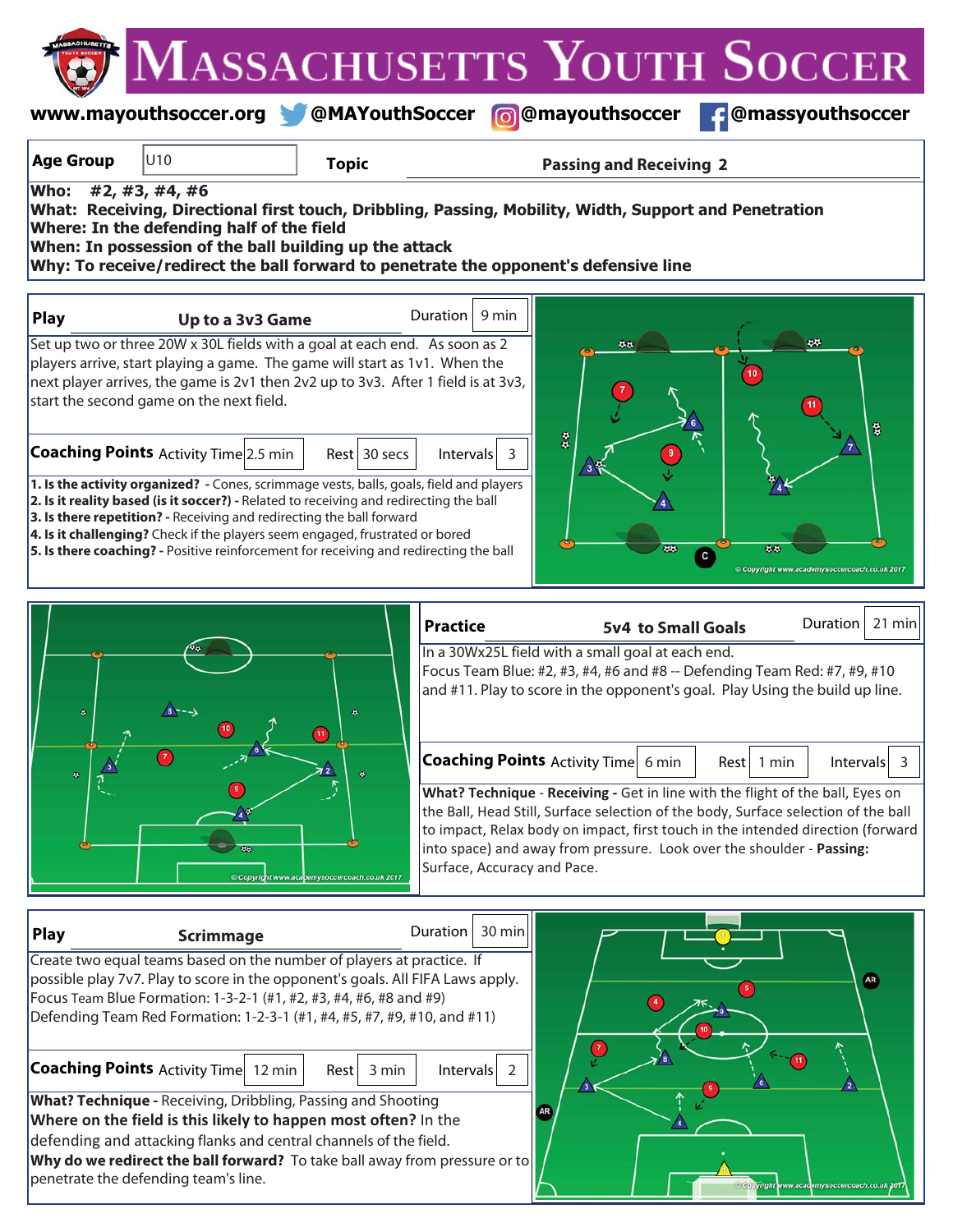|                                                                                                                                                                                                                                                                                                                                                                                                           |                                                                                                                                                                                                                                                                                                                                                                                                       |                                             |                                                                                                                              |                                                           | <b>VLASSACHUSETTS YOUTH SOCCER</b>                                                                                                                                                                                                                                                                                                                                                                                                                                                                                                                                                |
|-----------------------------------------------------------------------------------------------------------------------------------------------------------------------------------------------------------------------------------------------------------------------------------------------------------------------------------------------------------------------------------------------------------|-------------------------------------------------------------------------------------------------------------------------------------------------------------------------------------------------------------------------------------------------------------------------------------------------------------------------------------------------------------------------------------------------------|---------------------------------------------|------------------------------------------------------------------------------------------------------------------------------|-----------------------------------------------------------|-----------------------------------------------------------------------------------------------------------------------------------------------------------------------------------------------------------------------------------------------------------------------------------------------------------------------------------------------------------------------------------------------------------------------------------------------------------------------------------------------------------------------------------------------------------------------------------|
|                                                                                                                                                                                                                                                                                                                                                                                                           | www.mayouthsoccer.org @MAYouthSoccer                                                                                                                                                                                                                                                                                                                                                                  |                                             |                                                                                                                              | <b>6</b> @mayouthsoccer                                   | <b>f</b> @massyouthsoccer                                                                                                                                                                                                                                                                                                                                                                                                                                                                                                                                                         |
| <b>Age Group</b>                                                                                                                                                                                                                                                                                                                                                                                          | U10                                                                                                                                                                                                                                                                                                                                                                                                   | <b>Topic</b>                                |                                                                                                                              | <b>Passing and Receiving 2</b>                            |                                                                                                                                                                                                                                                                                                                                                                                                                                                                                                                                                                                   |
|                                                                                                                                                                                                                                                                                                                                                                                                           | Who #7, #8, #9, and #11<br>What: Passing, Receiving, Dribbling, Penetration, Support, Mobility and Width<br>Where: In the midfield flanks and central channels<br>When: The team is building up the attack<br>Why: To penetrate the opponent's defense                                                                                                                                                |                                             |                                                                                                                              |                                                           |                                                                                                                                                                                                                                                                                                                                                                                                                                                                                                                                                                                   |
| <b>Play</b>                                                                                                                                                                                                                                                                                                                                                                                               | Up to a 3v3 Game                                                                                                                                                                                                                                                                                                                                                                                      |                                             | 9 min<br><b>Duration</b>                                                                                                     |                                                           |                                                                                                                                                                                                                                                                                                                                                                                                                                                                                                                                                                                   |
|                                                                                                                                                                                                                                                                                                                                                                                                           | Set up two or three 20W x 30L fields with a goal at each end. As soon as 2<br>players arrive, start playing a game. The game will start as 1v1. When the<br>next player arrives, the game is 2v1 then 2v2 up to 3v3. After 1 field is at 3v3,<br>start the second game on the next field.<br><b>Coaching Points Activity Time 2.5 min</b>                                                             | $Rest$ 30 secs                              | Intervals<br>-3                                                                                                              | 75<br>$\frac{a}{a}$                                       | 3                                                                                                                                                                                                                                                                                                                                                                                                                                                                                                                                                                                 |
|                                                                                                                                                                                                                                                                                                                                                                                                           | 1. Is the activity organized? - Cones, scrimmage vests, balls, goals, field and players<br>2. Is it reality based (is it soccer?) - Related to Passing and Receiving the ball<br>3. Is there repetition? - Passing and Receiving<br>4. Is it challenging? Check if the players seem engaged, frustrated or bored<br>5. Is there coaching? - Positive reinforcement for passing and receiving the ball |                                             |                                                                                                                              | c                                                         | 44<br>Copyright www.academysoccercoach.co.uk 2017                                                                                                                                                                                                                                                                                                                                                                                                                                                                                                                                 |
| $\overline{\mathbf{2}}$                                                                                                                                                                                                                                                                                                                                                                                   | $\rightarrow$ 6                                                                                                                                                                                                                                                                                                                                                                                       |                                             | <b>Practice</b><br>Interval 1 & 2: 3v3 game -- Interval 3: 6v6 to 4 goals game<br><b>Coaching Points</b> Activity Time 6 min | <b>3v3 to Small Goals</b>                                 | 21 min<br>Duration<br>Make two grids 20Wx30L with small goals on each end line. Focus Team<br>(Blue): #'s 5, 9, 11 and 4, 7, 8 - Defending Team (Red): #'s 2, 6, 8 and 3, 4, 9.<br>Scoring: Any goal that has 3 or more consecutive passes is worth 10 points. --<br>Intervals<br>Rest 1 min<br>$\overline{3}$<br>What? Technique of Passing: Non-Kicking foot pointed to target and parallel to<br>ball. Knees bent and balanced. Locked ankle with toe up (inside of the foot). Eyes<br>on ball at instant of contact. Strike the ball through the middle $\sim$ Receiving: Get |
|                                                                                                                                                                                                                                                                                                                                                                                                           |                                                                                                                                                                                                                                                                                                                                                                                                       | Copyright www.academysoccercoach.co.uk 2017 |                                                                                                                              | push the ball where you want to go or away from pressure. | the body behind the ball, Ankle locked and toes up, Eyes on the ball, 1st touch,<br>When do we pass the ball forward? We have space to split defenders with the ball.                                                                                                                                                                                                                                                                                                                                                                                                             |
| $30 \text{ min}$<br>Duration  <br><b>Play</b><br><b>Scrimmage</b><br>Create two equal teams based on the numbers of players at practice. If<br><b>AR</b><br>possible play 7v7. Play to score in the opponent's goal. All FIFA Laws apply.<br>$\sqrt{9}$<br>Focus Team Blue Formation: 1-2-3-1 (#1, #4, #5, #7, #9, #10, and #11)<br>Defending Team Red Formation: 1-3-2-1 (#1, #2, #3, #4, #6, #8 and #9) |                                                                                                                                                                                                                                                                                                                                                                                                       |                                             |                                                                                                                              |                                                           |                                                                                                                                                                                                                                                                                                                                                                                                                                                                                                                                                                                   |
|                                                                                                                                                                                                                                                                                                                                                                                                           | <b>Coaching Points Activity Time 12 min</b><br>What? Technique - Passing, Receiving, Dribbling and Shooting<br>Where on the field is this likely to happen most often? In the<br>defending and attacking flanks central channels of the field.<br>Why do we pass the ball forward? To penetrate the defending team's line.                                                                            | $Rest$ 3 min                                | Intervals<br>$\overline{2}$<br><b>AR</b>                                                                                     |                                                           | right www.acad<br>emysoccercoaci                                                                                                                                                                                                                                                                                                                                                                                                                                                                                                                                                  |

MASSACHUSETTS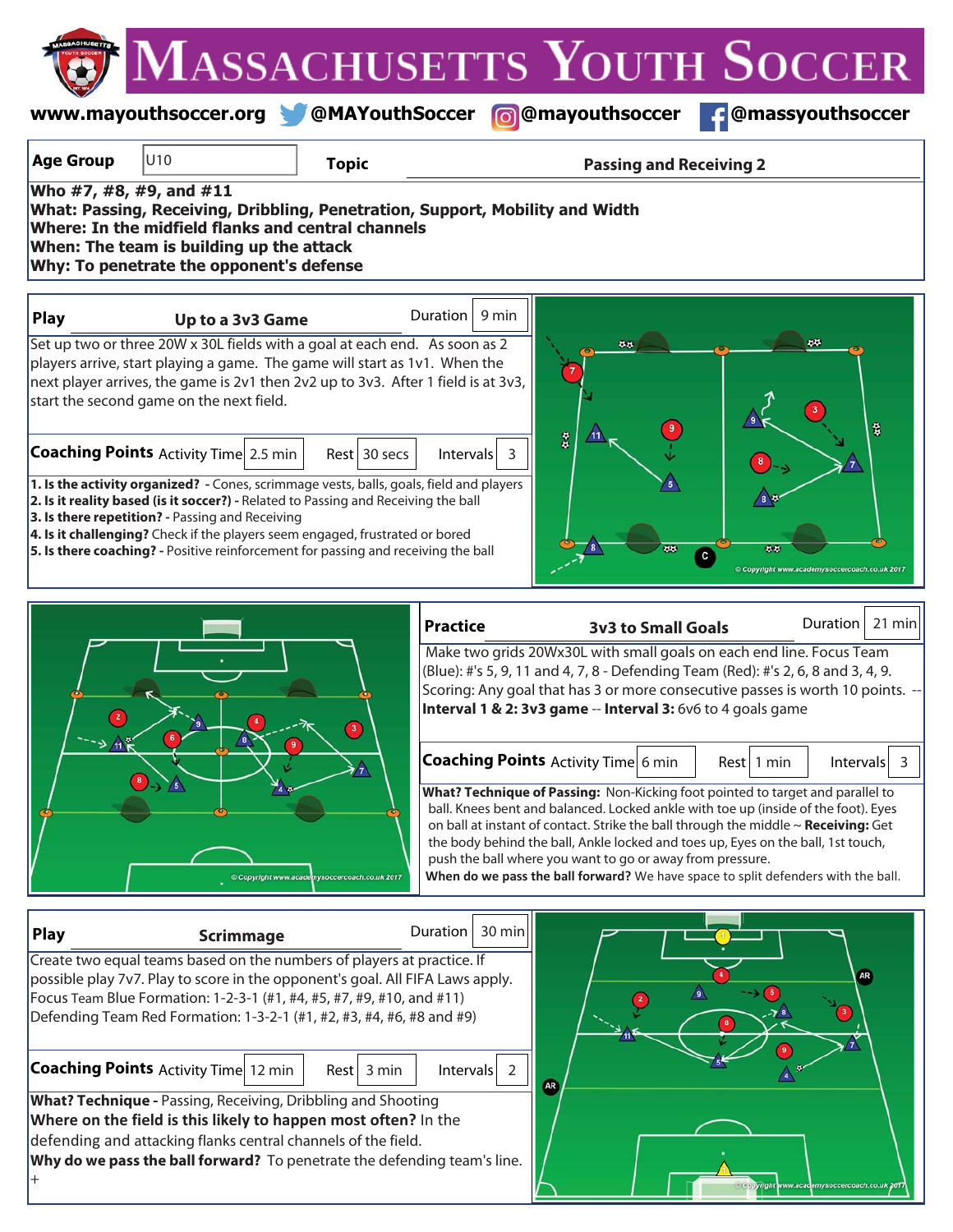|                                                                                                                                                                                                                                                                                                                                                                                                                                                                                                                                                                                                                                                                                                                                                                                                                                                                                                                                                                            |                                                                                                                                                                                                                                                                                                                                                                                                                                                                                                                                                                                                                                                                                                                                                    |                |                   |                             | MASSACHUSETTS YOUTH SOCCER |
|----------------------------------------------------------------------------------------------------------------------------------------------------------------------------------------------------------------------------------------------------------------------------------------------------------------------------------------------------------------------------------------------------------------------------------------------------------------------------------------------------------------------------------------------------------------------------------------------------------------------------------------------------------------------------------------------------------------------------------------------------------------------------------------------------------------------------------------------------------------------------------------------------------------------------------------------------------------------------|----------------------------------------------------------------------------------------------------------------------------------------------------------------------------------------------------------------------------------------------------------------------------------------------------------------------------------------------------------------------------------------------------------------------------------------------------------------------------------------------------------------------------------------------------------------------------------------------------------------------------------------------------------------------------------------------------------------------------------------------------|----------------|-------------------|-----------------------------|----------------------------|
|                                                                                                                                                                                                                                                                                                                                                                                                                                                                                                                                                                                                                                                                                                                                                                                                                                                                                                                                                                            | www.mayouthsoccer.org @MAYouthSoccer @@mayouthsoccer                                                                                                                                                                                                                                                                                                                                                                                                                                                                                                                                                                                                                                                                                               |                |                   |                             | <b>f</b> @massyouthsoccer  |
| <b>Age Group</b>                                                                                                                                                                                                                                                                                                                                                                                                                                                                                                                                                                                                                                                                                                                                                                                                                                                                                                                                                           | U10                                                                                                                                                                                                                                                                                                                                                                                                                                                                                                                                                                                                                                                                                                                                                | <b>Topic</b>   |                   | <b>Individual Attacking</b> |                            |
| Who #6, #8 and #9<br>What: Dribbling, Passing, Receiving & Shooting to create scoring chances<br>Where: In the attacking third of the field (around and inside the box)<br>When: When in possession of the ball and in striking range of the goal<br>Why: Create more scoring chances when within striking range of the goal                                                                                                                                                                                                                                                                                                                                                                                                                                                                                                                                                                                                                                               |                                                                                                                                                                                                                                                                                                                                                                                                                                                                                                                                                                                                                                                                                                                                                    |                |                   |                             |                            |
| Play                                                                                                                                                                                                                                                                                                                                                                                                                                                                                                                                                                                                                                                                                                                                                                                                                                                                                                                                                                       | Up to a 3v3 Game                                                                                                                                                                                                                                                                                                                                                                                                                                                                                                                                                                                                                                                                                                                                   |                | Duration<br>9 min |                             |                            |
|                                                                                                                                                                                                                                                                                                                                                                                                                                                                                                                                                                                                                                                                                                                                                                                                                                                                                                                                                                            | Set up two or three 20W x 30L fields with a goal at each end. As soon as 2<br>players arrive, start playing a game. The game will start as 1v1. When the<br>next player arrives, the game is 2v1 then 2v2 up to 3v3. After 1 field is at 3v3,<br>start the second game on the next field.<br><b>Coaching Points Activity Time 2.5 min</b><br>1. Is the activity organized? - Cones, scrimmage vests, balls, goals, field and players<br>2. Is it reality based (is it soccer?) - Related to Dribbling and Passing the ball<br>3. Is there repetition? - Dribbling and Passing<br>4. Is it challenging? Check if the players seem engaged, frustrated or bored<br>5. Is there coaching? - Positive reinforcement for Dribbling and Passing the ball | $Rest$ 30 secs | $Intervals$ 3     | 48<br>$\frac{6}{9}$         | 뛻                          |
| 21 min<br><b>Duration</b><br><b>Practice</b><br><b>4v5 to Small Goals</b><br>In a 30Wx30L grid with a regular goal and a small counter goal.<br>Focus Team (Blue): #'s 4, 6, 8 and 9 - Defending Team (Red): #'s 1, 4, 5 and 8,<br>and 9. Scoring: Blue team scores in the Regular goal and the Red team in the<br>counter goal.<br><b>Coaching Points</b> Activity Time 6 min<br>Rest 1 min<br>Intervals<br>$\overline{3}$<br>What? Technique of Dribbling: To beat an opponent. Running with the ball<br>Passing: Non kicking foot pointed to the target, striking foot ankle locked and<br>toe pointing up, strike the ball through the middle. Receiving: body behind<br>the ball, eyes on the ball at instant of reception, cushion and redirect the ball<br>out of trouble or into space. Shooting: Head down, preparation touch,<br>Copyright www.academysoccercoach.co.uk 2017<br>standing foot next to the ball, strike with the laces or the inside of the foot. |                                                                                                                                                                                                                                                                                                                                                                                                                                                                                                                                                                                                                                                                                                                                                    |                |                   |                             |                            |
| <b>Play</b>                                                                                                                                                                                                                                                                                                                                                                                                                                                                                                                                                                                                                                                                                                                                                                                                                                                                                                                                                                | Scrimmage                                                                                                                                                                                                                                                                                                                                                                                                                                                                                                                                                                                                                                                                                                                                          |                | Duration   30 min |                             |                            |

| Play               | <b>Scrimmage</b>                                                                                                                                                                                                                                                                                          | Duration | 30 minll      |            |                           |  |
|--------------------|-----------------------------------------------------------------------------------------------------------------------------------------------------------------------------------------------------------------------------------------------------------------------------------------------------------|----------|---------------|------------|---------------------------|--|
|                    | Create two equal teams based on the number of players at practice. If<br>possible play 7v7. Play to score in the opponent's goalIT All FIFA Laws apply.<br>Focus Team Blue Formation: 1-3-2-1 (#1, #2, #3, #4, #6, #8 and #9)<br>Defending Team Red Formation: 1-2-3-1 (#1, #4, #5, #7, #9, #10, and #11) |          |               | $\sqrt{3}$ |                           |  |
|                    | <b>Coaching Points</b> Activity Time 12 min<br>3 min<br>Rest                                                                                                                                                                                                                                              |          | $Intervals$ 2 | <b>AR</b>  |                           |  |
| half of the field. | What? Technique - Passing, Receiving, Dribbling and Shooting<br>Where on the field is this likely to happen most often? In the attacking<br>Why do we pass, dribble or shoot the ball forward? To penetrate the                                                                                           |          |               |            |                           |  |
|                    | defending team's line and create scoring opportunities.                                                                                                                                                                                                                                                   |          |               |            | <b>Convright www.acad</b> |  |

**AR** 

 $\frac{1}{2}$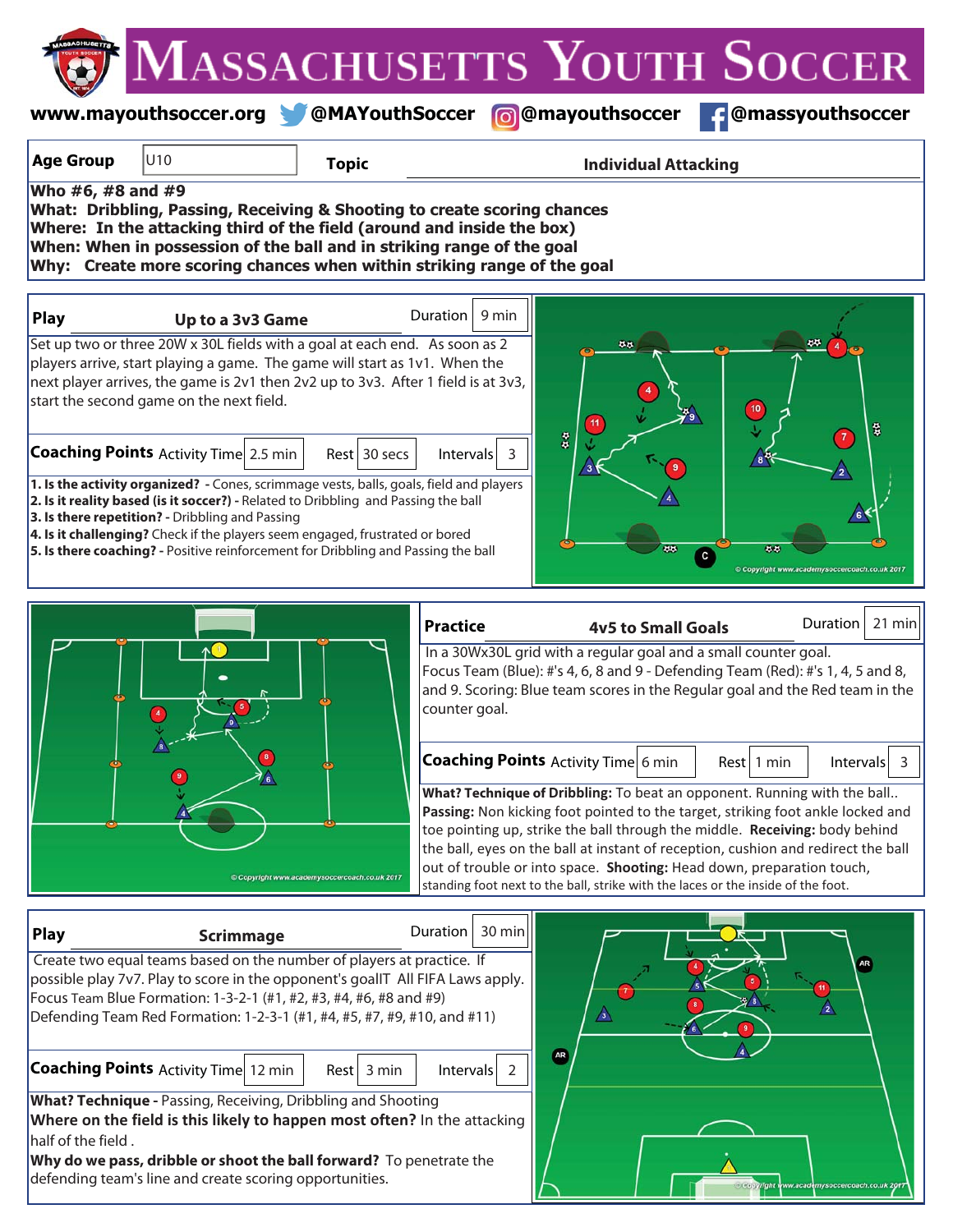**www.mayouthsoccer.org @MAYouthSoccer @mayouthsoccer @massyouthsoccer**

| <b>Age Group</b><br>U10                                                                                                                                                                                                                                                                                   | <b>Topic</b>                                | <b>Individual Defending</b>                                                                                                                                                                                                                                      |
|-----------------------------------------------------------------------------------------------------------------------------------------------------------------------------------------------------------------------------------------------------------------------------------------------------------|---------------------------------------------|------------------------------------------------------------------------------------------------------------------------------------------------------------------------------------------------------------------------------------------------------------------|
| Who: #4, #5, and #8<br>Where: In the central channels of the defending half of field<br>When: The opponent is in possession of the ball near to our own goal area<br>Why: To deny penetration and shooting opportunities                                                                                  |                                             | What: Speed angle and distance of approach, Body shape, Footwork, Type of tackles, Pressure, Delay and Control and Restraint                                                                                                                                     |
| Play<br>Up to a 3v3 Game                                                                                                                                                                                                                                                                                  |                                             | 9 min<br>Duration                                                                                                                                                                                                                                                |
| Set up two or three 20W x 30L fields with a goal at each end. As soon as 2<br>players arrive, start playing a game. The game will start as 1v1. When the<br>next player arrives, the game is 2v1 then 2v2 up to 3v3. After 1 field is at 3v3,<br>start the second game on the next field.                 |                                             | 붱<br>$\frac{a}{a}$<br>8                                                                                                                                                                                                                                          |
| <b>Coaching Points</b> Activity Time 2.5 min<br>1. Is the activity organized? - Cones, scrimmage vests, balls, goals, field and players<br>2. Is it reality based (is it soccer?) - Related to Dribbling and Passing the ball                                                                             | $Rest$ 30 secs                              | $\vert$ htervals $\vert$ 3                                                                                                                                                                                                                                       |
| 3. Is there repetition? - Dribbling and Passing<br>4. Is it challenging? Check if the players seem engaged, frustrated or bored<br>5. Is there coaching? - Positive reinforcement for pressing and tackling the ball                                                                                      |                                             | 55<br>Copyright www.academysoccercoach.co.uk 2017                                                                                                                                                                                                                |
|                                                                                                                                                                                                                                                                                                           |                                             | <b>Duration</b><br>24 min<br><b>Practice</b><br><b>2v2 to Small Goals</b>                                                                                                                                                                                        |
| Make two 15Wx20L girds with small goals at each end.<br>Focus Team (Blue): #'s 4, 5 and 6 - Attacking Team (Red): #'s 7 and 9 plus 10<br>and 11. Scoring: Both teams score in the opponent's small goal.                                                                                                  |                                             |                                                                                                                                                                                                                                                                  |
|                                                                                                                                                                                                                                                                                                           |                                             | <b>Coaching Points Activity Time 2 min</b><br>$Rest$ 2 min<br><b>Intervals</b><br>-6                                                                                                                                                                             |
|                                                                                                                                                                                                                                                                                                           | Copyright www.academysoccercoach.co.uk 2017 | What? Technique of Defending - Speed and Angle of approach, Pressing<br>distance, Body shape, foot work, Type of tackles (Poke or Block).<br>Who should pressure the player with the ball? The defender closer to the<br>attacker with the ball should pressure. |
| <b>Play</b><br><b>Scrimmage</b>                                                                                                                                                                                                                                                                           |                                             | 26 min<br>Duration                                                                                                                                                                                                                                               |
| Create two equal teams based on the number of players at practice. If<br>possible play 7v7. Play to score in the opponent's goals. All FIFA Laws apply.<br>Focus Team Blue Formation: 1-2-3-1 (#1, #4, #5, #7, #9, #10, and #11)<br>Defending TAam Red Formation: 1-3-2-1 (#1, #2, #3, #4, #6, #8 and #9) |                                             | AR <sub>.</sub>                                                                                                                                                                                                                                                  |

**Coaching Points** Activity Time 11 min | Rest | 2 min | Intervals | 2

 $Rest$  2 min

**AR** 

**What? Technique**: Speed-Angle of approach, Body shape, Footwork,Tackling **Where on the field is this likely to happen most often?** Defending half of the field.

**Why do we pressure, and delay?** To stop penetration and prevent scoring opportunities.

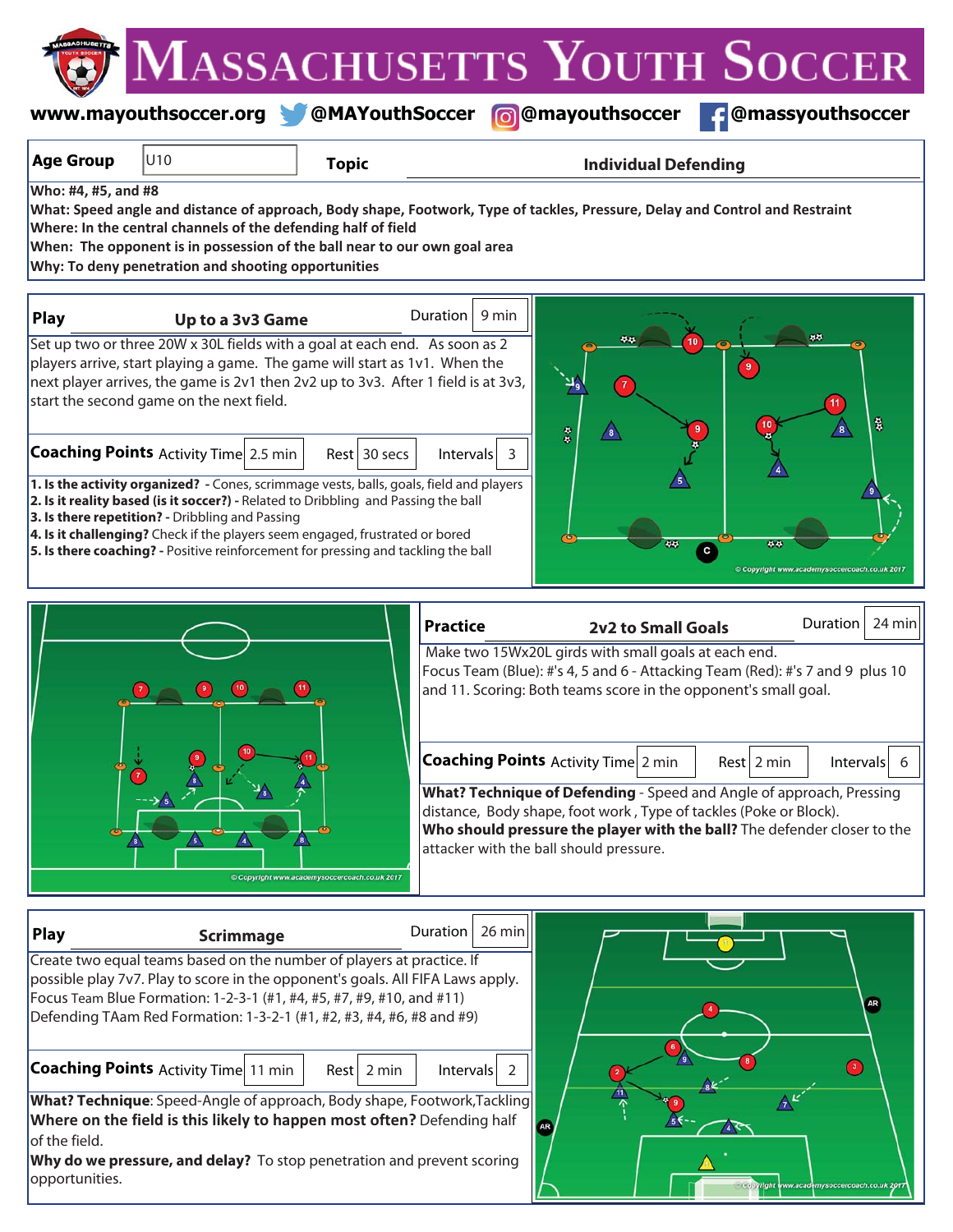MASSACHUSETTS YOUTH SOCCER **www.mayouthsoccer.org @MAYouthSoccer @mayouthsoccer @massyouthsoccer**

| soccer.org | <b>MAYouthSocce</b> |
|------------|---------------------|
|            |                     |

right www.academysoccercoach.co.uk 201

| <b>Age Group</b>       | U10                                                                                                                                                                                                                                                                                                                                                                                                              | <b>Topic</b> | <b>Group Defending</b>                                                                                                                                                                                                                                                                                                                                                                                                                                  |
|------------------------|------------------------------------------------------------------------------------------------------------------------------------------------------------------------------------------------------------------------------------------------------------------------------------------------------------------------------------------------------------------------------------------------------------------|--------------|---------------------------------------------------------------------------------------------------------------------------------------------------------------------------------------------------------------------------------------------------------------------------------------------------------------------------------------------------------------------------------------------------------------------------------------------------------|
| Who: #2, #3, #4 and #6 | Where: In the central and flank channels of defending half of field<br>When: The opponent is in possession and close to our goal area<br>Why: To deny penetration and shooting opportunities                                                                                                                                                                                                                     |              | What: Speed angle and distance of approach, Body shape, Footwork, Type of tackles, Pressure, Delay, Control & Restraint and Cover                                                                                                                                                                                                                                                                                                                       |
| <b>Play</b>            | Up to a 3v3 Game                                                                                                                                                                                                                                                                                                                                                                                                 |              | Duration $\vert$ 9 min                                                                                                                                                                                                                                                                                                                                                                                                                                  |
|                        | Set up two or three 20W x 30L fields with a goal at each end. As soon as 2<br>players arrive, start playing a game. The game will start as 1v1. When the<br>next player arrives, the game is 2v1 then 2v2 up to 3v3. After 1 field is at 3v3,<br>start the second game on the next field.<br><b>Coaching Points Activity Time 2.5 min</b>                                                                        | Rest 30 secs | $\overline{7}$<br>뤓<br>Intervals<br>3                                                                                                                                                                                                                                                                                                                                                                                                                   |
|                        | 1. Is the activity organized? - Cones, scrimmage vests, balls, goals, field and players<br>2. Is it reality based (is it soccer?) - Related to Dribbling and Passing the ball<br>3. Is there repetition? - Pressing, covering and tackling<br>4. Is it challenging? Check if the players seem engaged, frustrated or bored<br>5. Is there coaching? - Positive reinforcement for pressing, covering and tackling |              | $\overline{\mathbf{9}}$<br>44<br>${\bf c}$<br>Copyright www.academysoccercoach.co.uk 2017                                                                                                                                                                                                                                                                                                                                                               |
|                        |                                                                                                                                                                                                                                                                                                                                                                                                                  |              | 21 min<br>Duration<br><b>Practice</b><br>5v4 to Regular and Small Goals<br>In a half field with a regular goal and a small goal.<br>Focus Team (Blue): #'s 1, 2, 3, 4 and 6 - Attacking Team (Red): #'s 7, 9, 10 and<br>11. Scoring: Blue Team scores in the small goal, the Red Team scores in the<br>regular goal.                                                                                                                                    |
|                        |                                                                                                                                                                                                                                                                                                                                                                                                                  |              | <b>Coaching Points Activity Time 5 min</b><br>$Rest$ 2 min<br>Intervals<br>$\overline{\mathbf{3}}$<br>What? Technique of Defending - Speed and Angle of approach, Pressing<br>distance, Body shape, Foot work, Covering angle and distance, Tackling.<br>Who should pressure and cover the player with the ball? The defenders<br>closer to the attacker with the ball should pressure and the defender<br>immediately behind him should provide cover. |
| <b>Play</b>            | <b>Scrimmage</b>                                                                                                                                                                                                                                                                                                                                                                                                 |              | Duration<br>$26$ min                                                                                                                                                                                                                                                                                                                                                                                                                                    |
|                        | Create two equal teams based on the numbers of players at practice. If<br>possible play 7v7. Play to score in the opponent's goals. All FIFA Laws apply.<br>Focus Team Blue Formation: 1-3-2-1 (#1, #2, #3, #4, #6, #8 and #9)<br>Defending Team Red Formation: 1-2-3-1 (#1, #4, #5, #7, #9, #10, and #11)                                                                                                       |              | AR.                                                                                                                                                                                                                                                                                                                                                                                                                                                     |
| opportunities.         | <b>Coaching Points Activity Time 11 min</b><br>What? Technique: Angles and distance of pressure and cover, tackling.<br>Where on the field is this likely to happen most often? In the flanks and<br>central channels of the Defending half of the field.<br>Why do we pressure, and cover? To stop penetration and prevent scoring                                                                              | $Rest$ 2 min | /9<br>Intervals<br>-2<br>$\left( \mathbf{r} \right)$<br>AR.                                                                                                                                                                                                                                                                                                                                                                                             |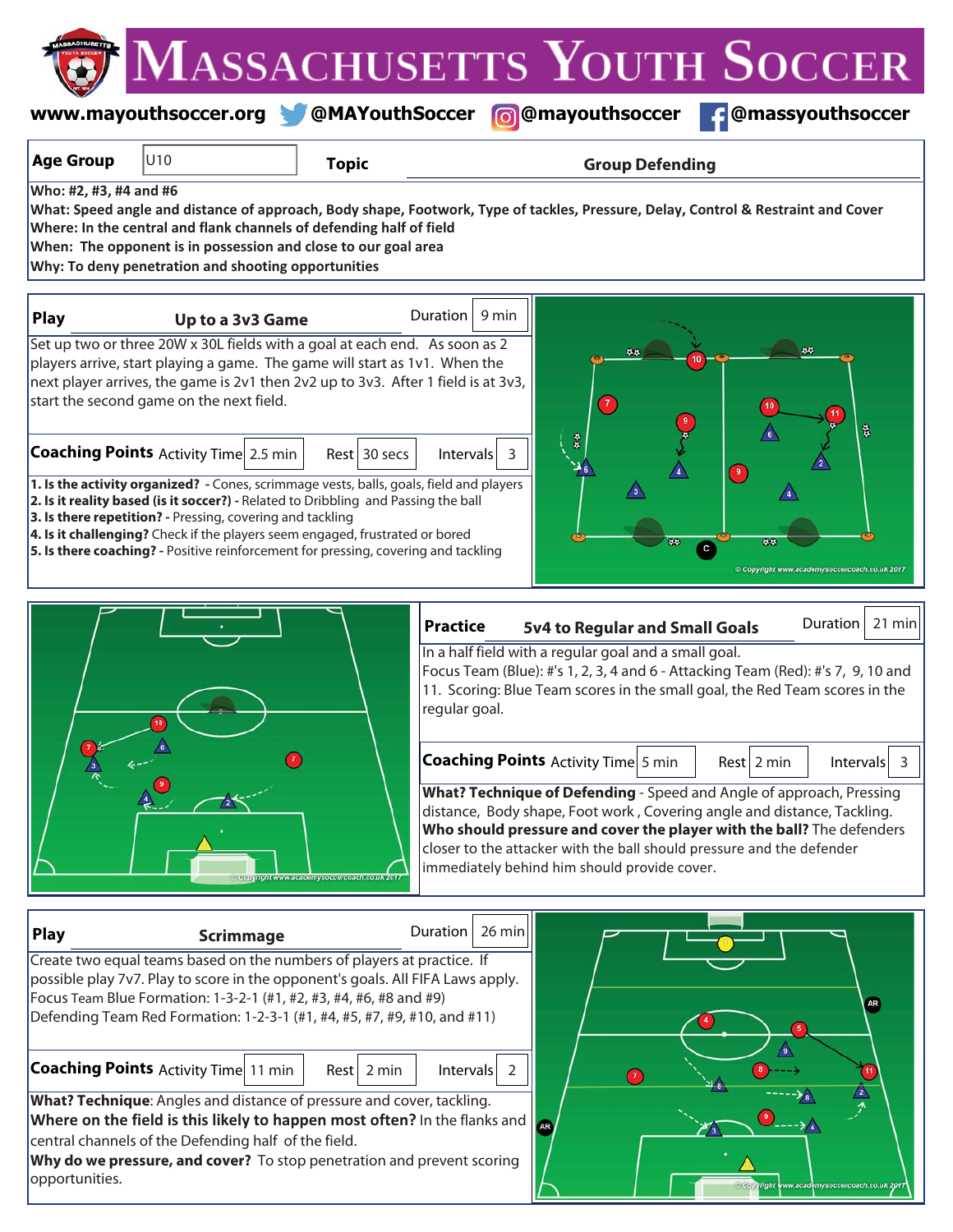## **www.mayouthsoccer.org @MAYouthSoccer @mayouthsoccer @massyouthsoccer**

| <b>Age Group</b>                   | U10                                                                                                                                                                                                                                                                                                                                                                                                                                                                                                                                                                                                                                                                 | <b>Topic</b>                                | <b>Shooting</b>                                                                                                                                                                                                                                                                                                                                                                                                                           |  |  |  |
|------------------------------------|---------------------------------------------------------------------------------------------------------------------------------------------------------------------------------------------------------------------------------------------------------------------------------------------------------------------------------------------------------------------------------------------------------------------------------------------------------------------------------------------------------------------------------------------------------------------------------------------------------------------------------------------------------------------|---------------------------------------------|-------------------------------------------------------------------------------------------------------------------------------------------------------------------------------------------------------------------------------------------------------------------------------------------------------------------------------------------------------------------------------------------------------------------------------------------|--|--|--|
| Who: #7, #9, #10 and #11           | What: Shooting, Receiving, Penetration and Improvisation<br>Where: In the attacking half of the field near the opponent's goal area<br>When: There is a shooting window<br>Why: To develop an aggressive scoring mentality                                                                                                                                                                                                                                                                                                                                                                                                                                          |                                             |                                                                                                                                                                                                                                                                                                                                                                                                                                           |  |  |  |
| <b>Play</b>                        | Up to a 4v4 Game                                                                                                                                                                                                                                                                                                                                                                                                                                                                                                                                                                                                                                                    |                                             | 9 min<br><b>Duration</b>                                                                                                                                                                                                                                                                                                                                                                                                                  |  |  |  |
| 3. Is there repetition? - Shooting | Set up two or three 20W x 30L fields with a goal at each end. As soon as 2<br>players arrive, start playing a game. The game will start as 1v1. When the<br>next player arrives, the game is 2v1 then 2v2 up to 3v3. After 1 field is at 3v3,<br>or 4v4 start the second game on the next field.<br><b>Coaching Points</b> Activity Time 2.5 min<br>1. Is the activity organized? - Cones, scrimmage vests, balls, goals, field and players<br>2. Is it reality based (is it soccer?) - Related to Shooting the ball<br>4. Is it challenging? Check if the players seem engaged, frustrated or bored<br>5. Is there coaching? - Positive reinforcement for Shooting | Rest 30 secs                                | $\mathbb{1}$<br>$\left( \begin{array}{c} 2 \end{array} \right)$<br>$\mathbb{A}$<br>Intervals<br>3<br>Copyright www.academysoccercoach.co.uk 2017                                                                                                                                                                                                                                                                                          |  |  |  |
|                                    |                                                                                                                                                                                                                                                                                                                                                                                                                                                                                                                                                                                                                                                                     |                                             | 21 min<br>Duration                                                                                                                                                                                                                                                                                                                                                                                                                        |  |  |  |
|                                    |                                                                                                                                                                                                                                                                                                                                                                                                                                                                                                                                                                                                                                                                     |                                             | Practice 4v5 to Regular and Two Counter Goals<br>In a 24Wx30L field with a regular goal and 2 small counter goals.<br>Focus Team (Blue): #'s 7, 9, 10 and 11 - Defending Team (Red): #'s 1, 2, 3, 4,<br>and 6. Scoring: Blue Team scores in the regular goal and the Red Team in<br>either of the counter goals.                                                                                                                          |  |  |  |
|                                    |                                                                                                                                                                                                                                                                                                                                                                                                                                                                                                                                                                                                                                                                     | Copyright www.academysoccercoach.co.uk 2017 | <b>Coaching Points Activity Time 5 min</b><br>$Rest$ 2 min<br>Intervals<br>$\overline{\mathbf{3}}$<br>What? Technique of Shooting: Touch outside the body, Position of the non-<br>kicking foot, Head up to frame the goal, Head down to strike, Surface of the<br>foot to strike the ball with, surface of the ball, follow through. Receiving: Body<br>position, surface selections of the foot and ball, fist touch direction/distance |  |  |  |
| Play                               | <b>Scrimmage</b>                                                                                                                                                                                                                                                                                                                                                                                                                                                                                                                                                                                                                                                    |                                             | 26 min<br>Duration                                                                                                                                                                                                                                                                                                                                                                                                                        |  |  |  |
| inside the opponent's goal area.   | Create two equal teams based on the number of players at practice. If<br>possible play 7v7. Play to score in the opponent's goals. All FIFA Laws apply.<br>Focus Team Blue Formation: 1-2-3-1 (#1, #4, #5, #7, #9, #10, and #11)<br>Defending eam Red Formation: 1-3-2-1 (#1, #2, #3, #4, #6, #8 and #9)<br><b>Coaching Points Activity Time 11 min</b><br><b>What? Technique:</b> Shooting, Receiving and Dribbling<br>Where on the field is this likely to happen most often? Near and/or<br>When should we shoot? We have a gap between defenders or space.<br>Why do we shoot? To score more goals.                                                             | Rest 2 min                                  | ÅR)<br>$\left  \right $<br>$\sqrt{3}$<br>$\mathbb A$<br><b>AR</b><br>$\overline{2}$<br>Intervals                                                                                                                                                                                                                                                                                                                                          |  |  |  |

 $\Box$